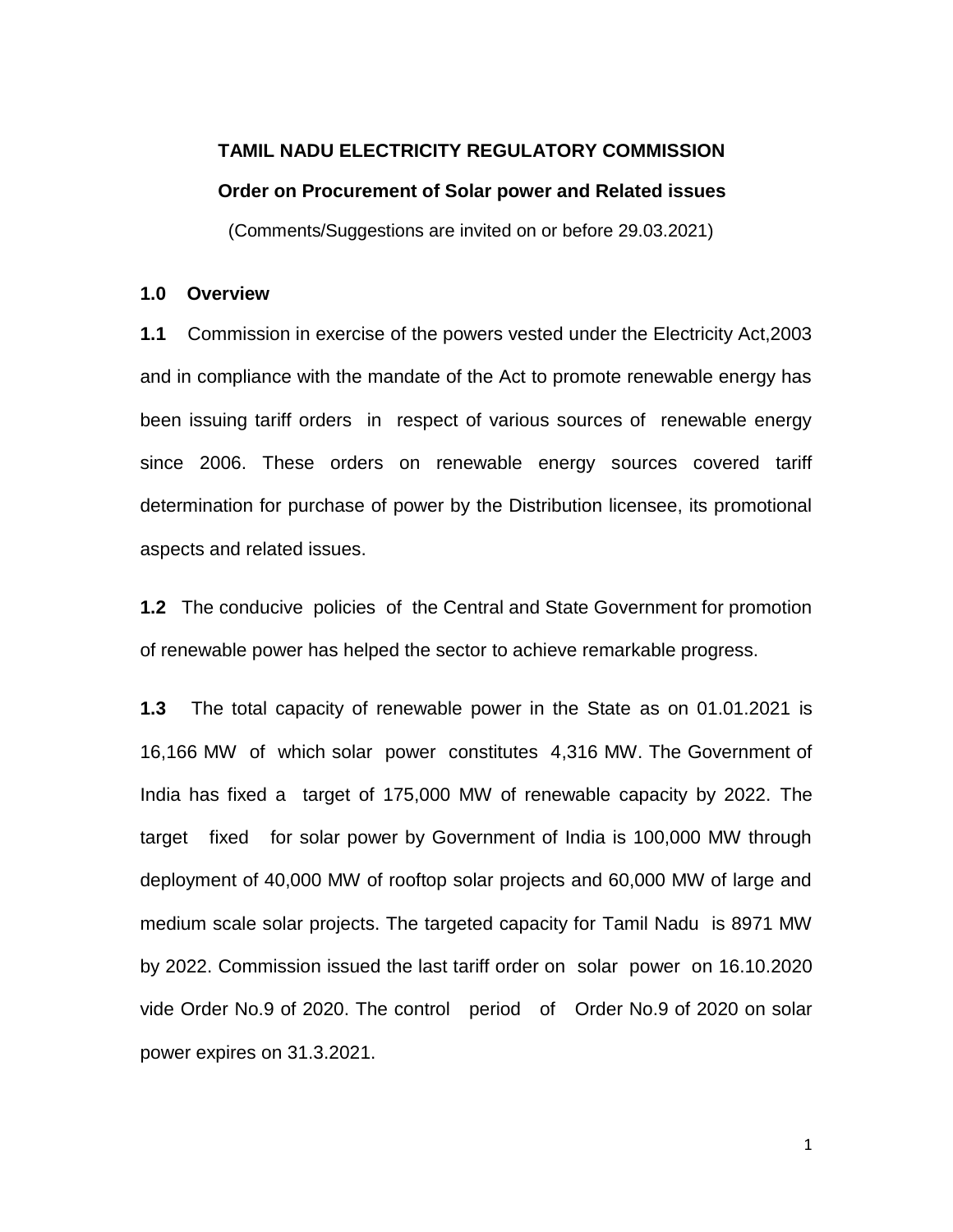**1.4** In view of the expiry of control period of the last tariff order on solar power by 31<sup>st</sup> March 2021, Commission issues this consultative paper discussing the approach on procurement of solar power by the Distribution Licensee and on related issues of open access.

## **2.0 Legal framework:**

.

**2.1** Related Provisions of Electricity Act, 2003

**2.1.1** Relevant provisions of Electricity Act, 2003 are reproduced below:

*"Section 3(1): The Central Government shall, from time to time, prepare the National Electricity Policy and tariff policy, in consultation with the State Governments and the Authority for development of the power system based on optimal utilisation of resources such as coal, natural gas, nuclear substances or materials, hydro and renewable sources of energy.* 

*Section 61: The Appropriate Commission shall, subject to the provisions of this Act, specify the terms and conditions for the determination of tariff, and in doing so, shall be guided by the following, namely*:-

……………………………………………………………………………………………

*(h) the promotion of cogeneration and generation of electricity from renewable sources of energy;*

*(i) the National Electricity Policy and tariff policy:* 

*Section 62(1): The Appropriate Commission shall determine the tariff in accordance with the provisions of this Act for –*

*(a) supply of electricity by a generating company to a distribution licensee:* 

*Section 62(2): The Appropriate Commission may require a licensee or a generating company to furnish separate details, as may be specified in respect of generation, transmission and distribution for determination of tariff.*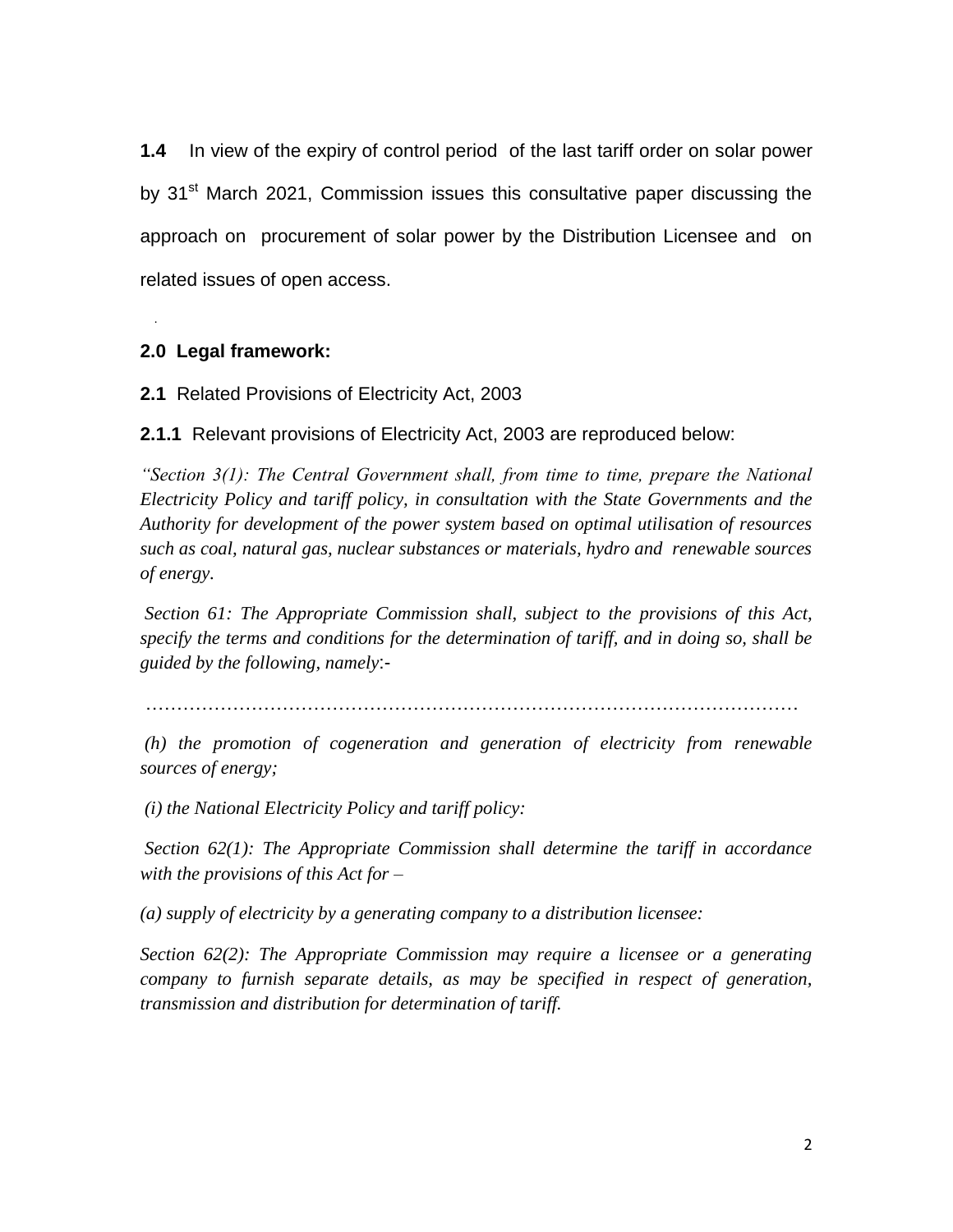*Section 62(5): The Commission may require a licensee or a generating company to comply with such procedure as may be specified for calculating the expected revenues from the tariff and charges which he or it is permitted to recover.*

*Section 63: Notwithstanding anything contained in section 62, the Appropriate Commission shall adopt the tariff if such tariff has been determined through transparent process of bidding in accordance with the guidelines issued by the Central Government.*

*Section 86(1)(e): The State Commission shall promote cogeneration and generation of electricity from renewable sources of energy by providing suitable measures for connectivity with the grid and sale of electricity to any person, and also specify, for purchase of electricity from such sources, a percentage of the total consumption of electricity in the area of a distribution licensee;"*

## **2.2** Related Provisions of National Electricity Policy

**2.2.1** Relevant provisions of National Electricity Policy are reproduced below:

*"Section 5.2.20 Feasible potential of non-conventional energy resources, mainly small hydro, wind and bio-mass would also need to be exploited fully to create additional power generation capacity. With a view to increase the overall share of non-conventional energy sources in the electricity mix, efforts will be made to encourage private sector participation through suitable promotional measures.* 

*Section 5.12.2 The Electricity Act 2003 provides that co-generation and generation of electricity from non-conventional sources would be promoted by the SERCs by providing suitable measures for connectivity with grid and sale of electricity to any person and also by specifying, for purchase of electricity from such sources, a percentage of the total consumption of electricity in the area of a distribution licensee. Such percentage for purchase of power from non-conventional sources should be made applicable for the*  tariffs to be determined by the SERCs at the earliest. Progressively the share of *electricity from non-conventional sources would need to be increased as prescribed by State Electricity Regulatory Commissions. Such purchase by distribution companies shall be through competitive bidding process. Considering the fact that it will take some time* before non-conventional technologies compete, in terms of cost, with conventional *sources, the Commission may determine an appropriate differential in prices to promote these technologies."*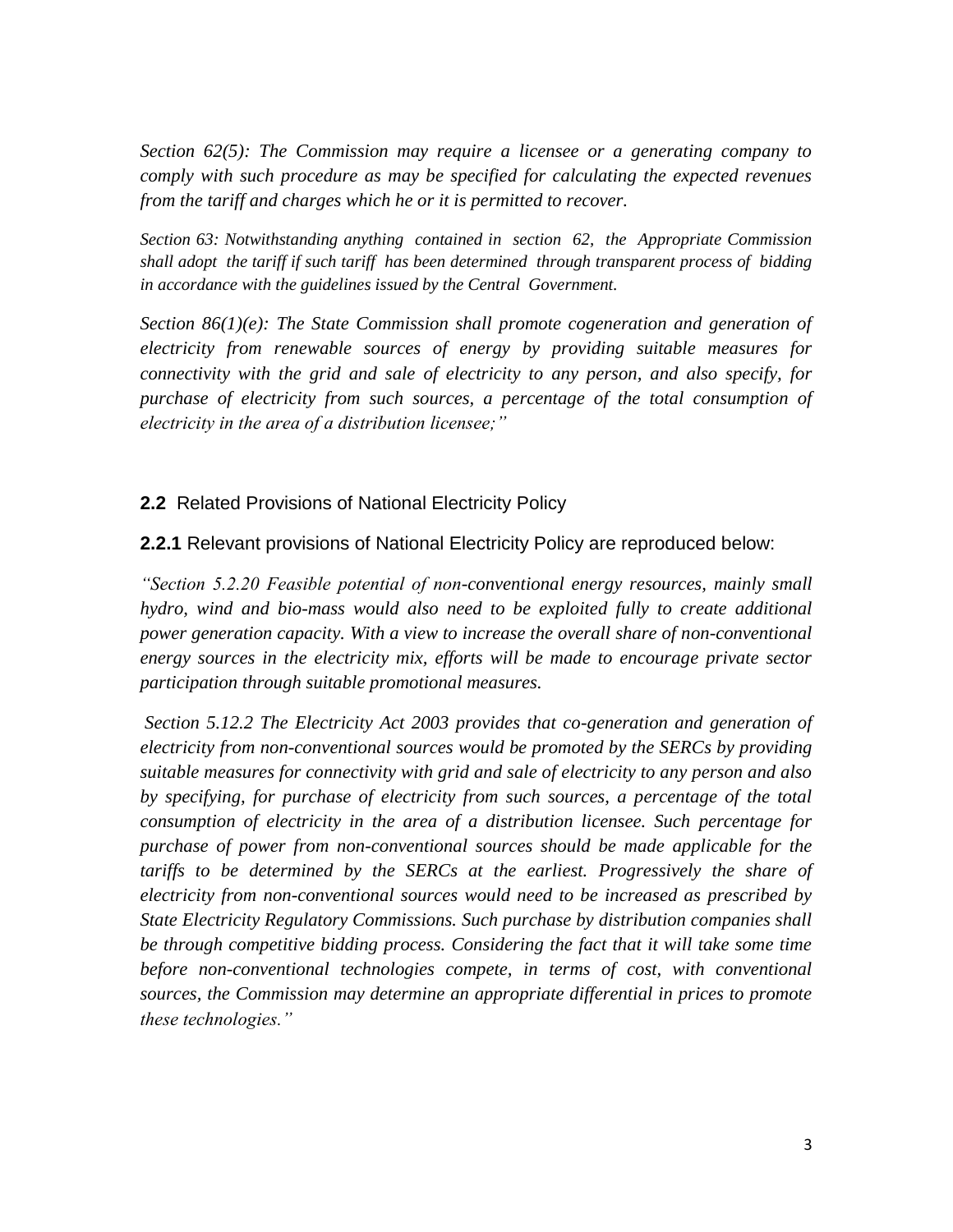## **2.3** Related Provisions of Tariff Policy

## **2.3.1** Relevant provisions of Tariff Policy, 2016 are reproduced below:

*Para 6.4 "(1) Pursuant to provisions of section 86(1)(e) of the Act, the Appropriate Commission shall fix a minimum percentage of the total consumption of electricity in the area of a distribution licensee for purchase of energy from renewable energy sources,*  taking into account availability of such resources and its impact on retail tariffs. Cost of *purchase of renewable energy shall be taken into account while determining tariff by SERCs. Long term growth trajectory of Renewable Purchase Obligations (RPOs) will be prescribed by the Ministry of Power in consultation with MNRE.*

*……….*

*(i) Within the percentage so made applicable, to start with, the SERCs shall also reserve a minimum percentage for purchase of solar energy from the date of notification of this policy which shall be such that it reaches 8% of total consumption of energy, excluding Hydro Power, by March 2022 or as notified by the Central Government from time to time.* 

*………*

*(iii) It is desirable that purchase of energy from renewable sources of energy takes place more or less in the same proportion in different States. To achieve this objective in the current scenario of large availability of such resources only in certain parts of the country, an appropriate mechanism such as Renewable Energy Certificate (REC) would need to be promoted. Through such a mechanism, the renewable energy based generation companies can sell the electricity to local distribution licensee at the rates for conventional power and can recover the balance cost by selling certificates to other distribution companies and obligated entities enabling the latter to meet their renewable power purchase obligations. The REC mechanism should also have a solar specific REC.* 

*(iv) Appropriate Commission may also provide for a suitable regulatory framework for encouraging such other emerging renewable energy technologies by prescribing separate technology based REC multiplier(i.e granting higher or lower number of RECs to such emerging technologies for the same level of generation).Similarly, considering the change in prices of renewable energy technologies with passage of time, the Appropriate Commission may prescribe vintage based REC multiplier(i.e granting higher or lower number of RECs for the same level of generation based on year of commissioning of plant).*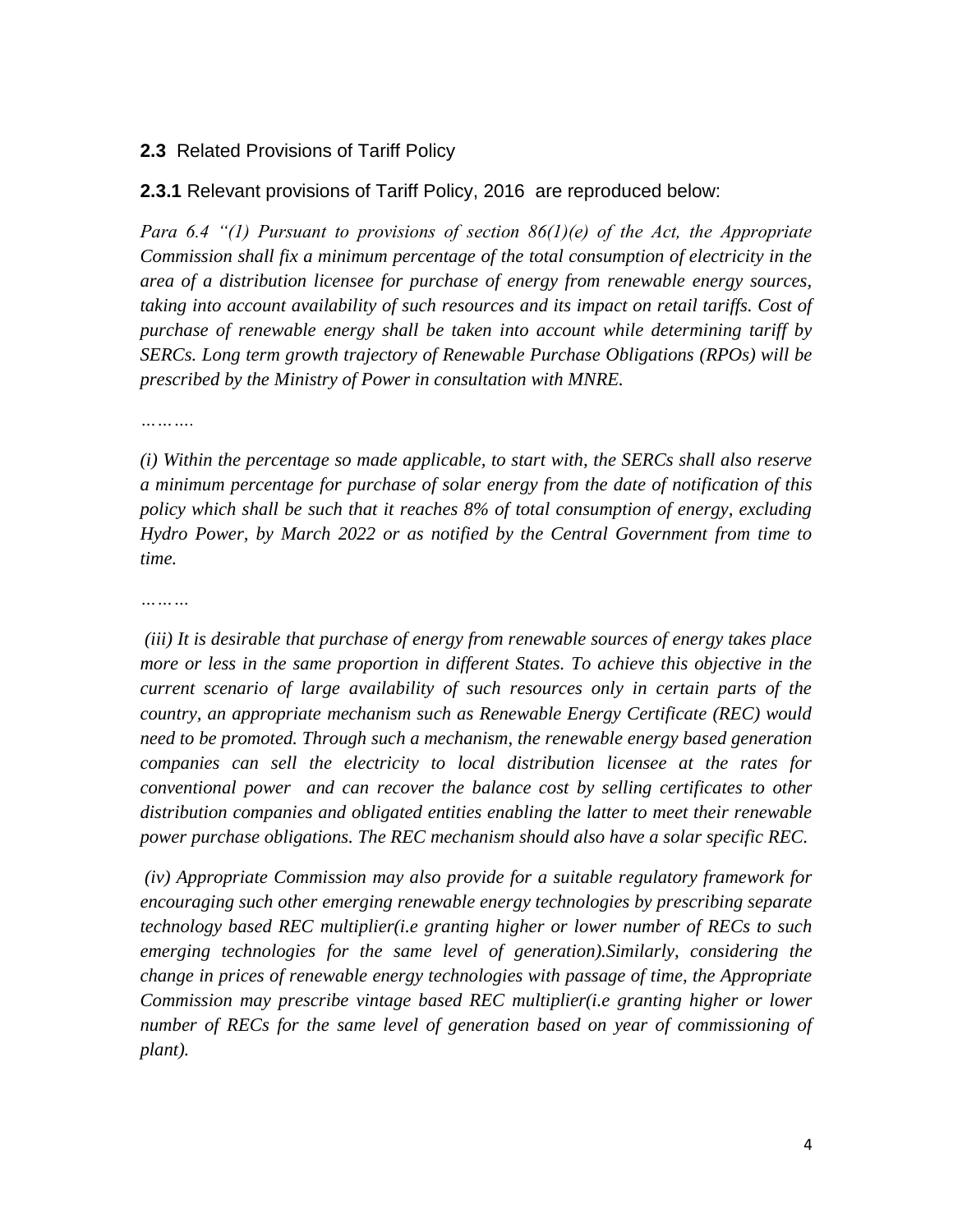*(2) States shall endeavor to procure power from renewable energy sources through competitive bidding to keep the tariff low, except from the waste to energy plants. Procurement of power by Distribution Licensee from renewable energy sources from projects above the notified capacity, shall be done through competitive bidding process, from the date to be notified by the Central Government.* 

*However, till such notification, any such procurement of power from renewable energy sources projects, may be done under Section 62 of the Electricity Act, 2003."*

**2.4** Regulation 4 of the Power Procurement from New and Renewable Sources of Energy Regulation, 2008, specifies as follows:

*"(1) The Commission shall follow the process mentioned below for the determination of tariff for the power from new and renewable sources based generators, namely;-*

*a) initiating the process of fixing the tariff either suo motu or on an application filed by the distribution licensee or by the generator.*

*b) inviting public response on the suo motu proceedings or on the application filed by the distribution licensee or by the generator.*

*c) (Omitted)*

*d) issuing general / specific tariff order for purchase of power from new and renewable sources based generators.*

*"(2) While deciding the tariff for power purchase by distribution licensee from new and renewable sources based generators, the Commission shall, as far as possible, be guided by the principles and methodologies specified by:*

- *(a) Central Electricity Regulatory Commission*
- *(b) National Electricity Policy*
- *(c) Tariff Policy issued by the Government of India*
- *(d) Rural Electrification Policy*
- *(e) Forum of Regulators (FOR)*
- *(f) Central and State Governments*

*(3) The Commission shall, by a general or specific order, determine the tariff for the purchase of power from each kind of new and renewable sources based generators by the distribution licensee. …*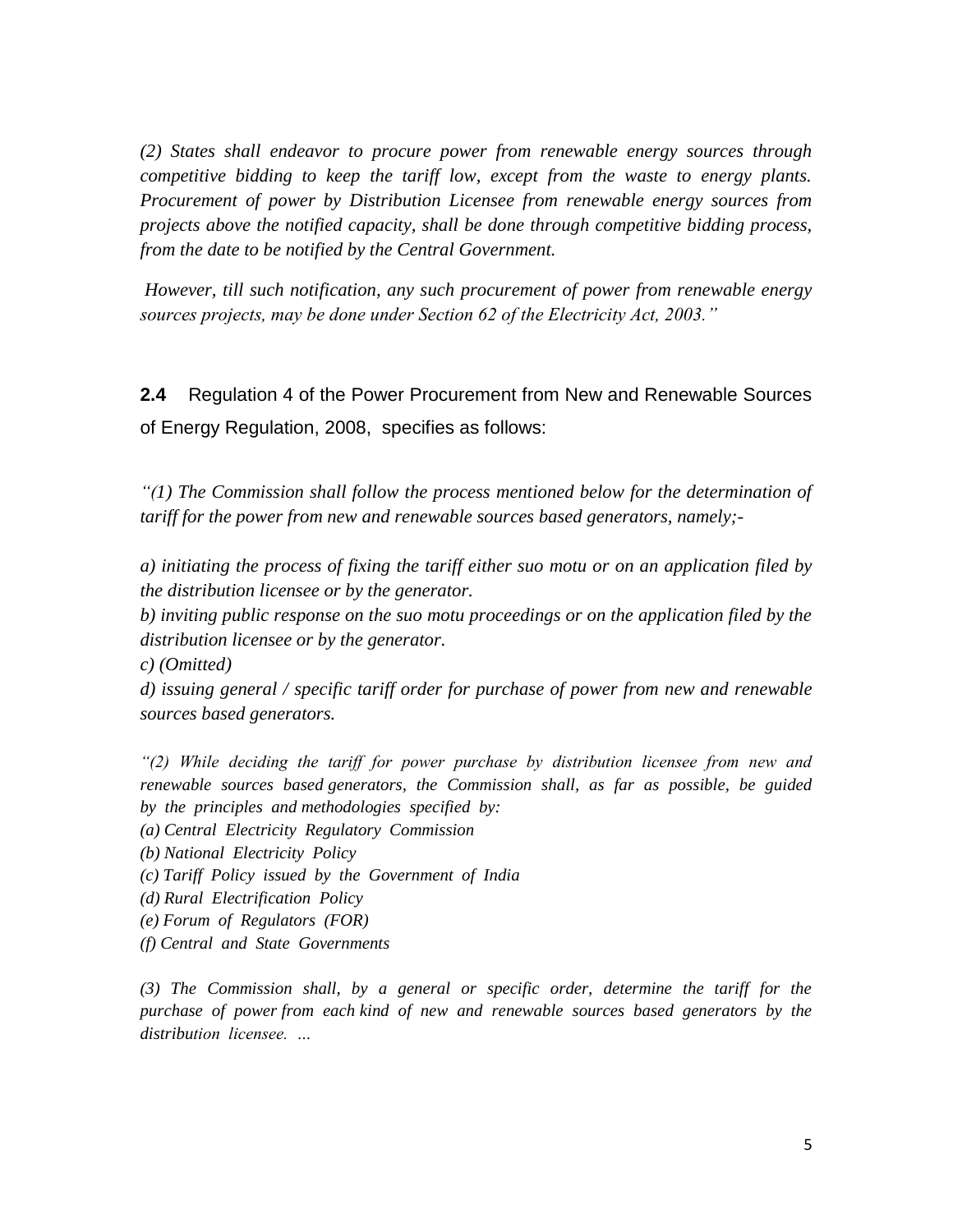*Provided where the tariff has been determined by following transparent process of bidding in accordance with the guidelines issued by the Central Government, as provided under section 63 of the Act, the Commission shall adopt such tariff. ……."*

**2.5** The Regulations of Central Electricity Regulatory Commission do not provide for determination of annual generic tariff for Solar PV and Solar thermal power projects but provide for determination of project specific tariff and while doing so the financial and operational norms as may be specified would be the ceiling norms.

**2.6** The Government of India has issued guidelines for tariff based competitive bidding process for procurement of power from grid connected solar power projects vide resolution No. 23/27/2017-R&R-1 dt.3.8.2017 and amendments issued from time to time.

## **3.0 Competitive bidding vs preferential tariff**

**3.1** Preferential tariffs played a major role in promoting solar power in the initial stage. Over the last few years, there is a shift from the feed in tariff regime to tariff based competitive bidding and reverse auctions. In the Order No.2 of 2016, Commission permitted the distribution licensee to procure solar power through competitive bidding following Government of India guidelines if better rates than that determined by the Commission could be realized. Subsequently, Commission accorded approval to the Distribution licensee to proceed with reverse bidding fixing the preferential tariff as the ceiling prices. In the subsequent orders issued by the Commission every year from 2017 to 2019,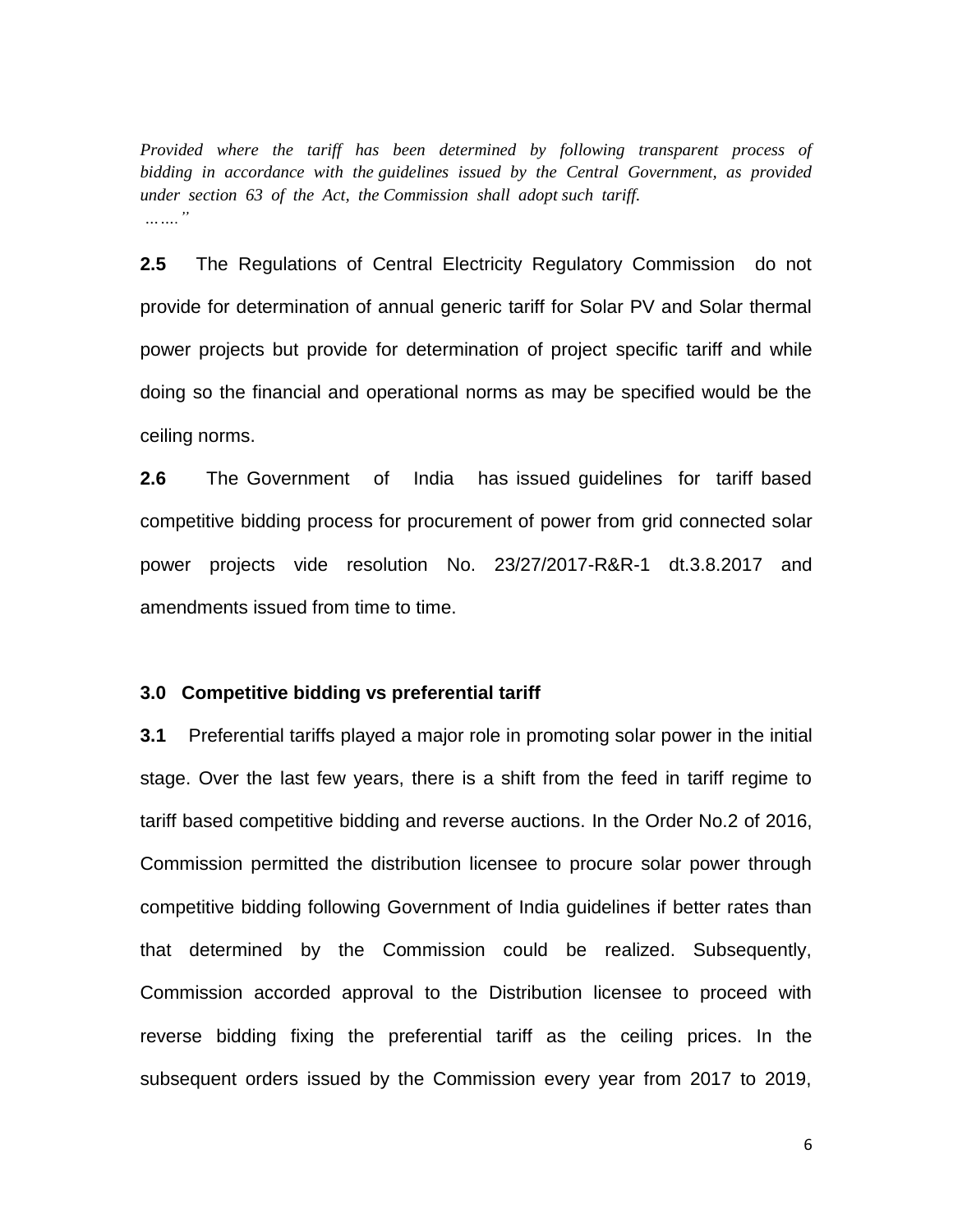Commission has determined feed in tariffs that reflect the market price, keeping in view of the statutory provisions of the Act that provide for determination of tariff and the fact that the tariff could serve as a ceiling price for procurement of solar power by the Distribution Licensee.

**3.2** SECI has been consistently conducting competitive biddings since the year 2017. Several States are procuring renewable energy through competitive biddings conducted at State level or Central bidding. The biddings have brought down the tariffs. The tariffs discovered through bidding for the past two years are all less than the National level Average Pooled Power Purchase Cost.

**3.3** The intent of the Act, Policies and Regulations is also to prefer competitive bidding for renewable energy in future so as to obtain competitive tariffs which is also in the interest of the consumers and the licensee.

**3.4** In the tariff order issued for procurement of solar power in the Order No.9 of 2020, Commission did not determine any tariff owing to the highly competitive rates obtained in the biddings conducted by SECI and in other States.

# **4.0 Procurement of solar power on expiry of control period of solar tariff order of 2020**

**4.1** The Electricity Act, 2003, the National Electricity Policy and the Tariff Policy 2016 all have key enabling provisions that facilitate competitive bidding and these stipulations on competitive bidding aim to provide electricity at reasonable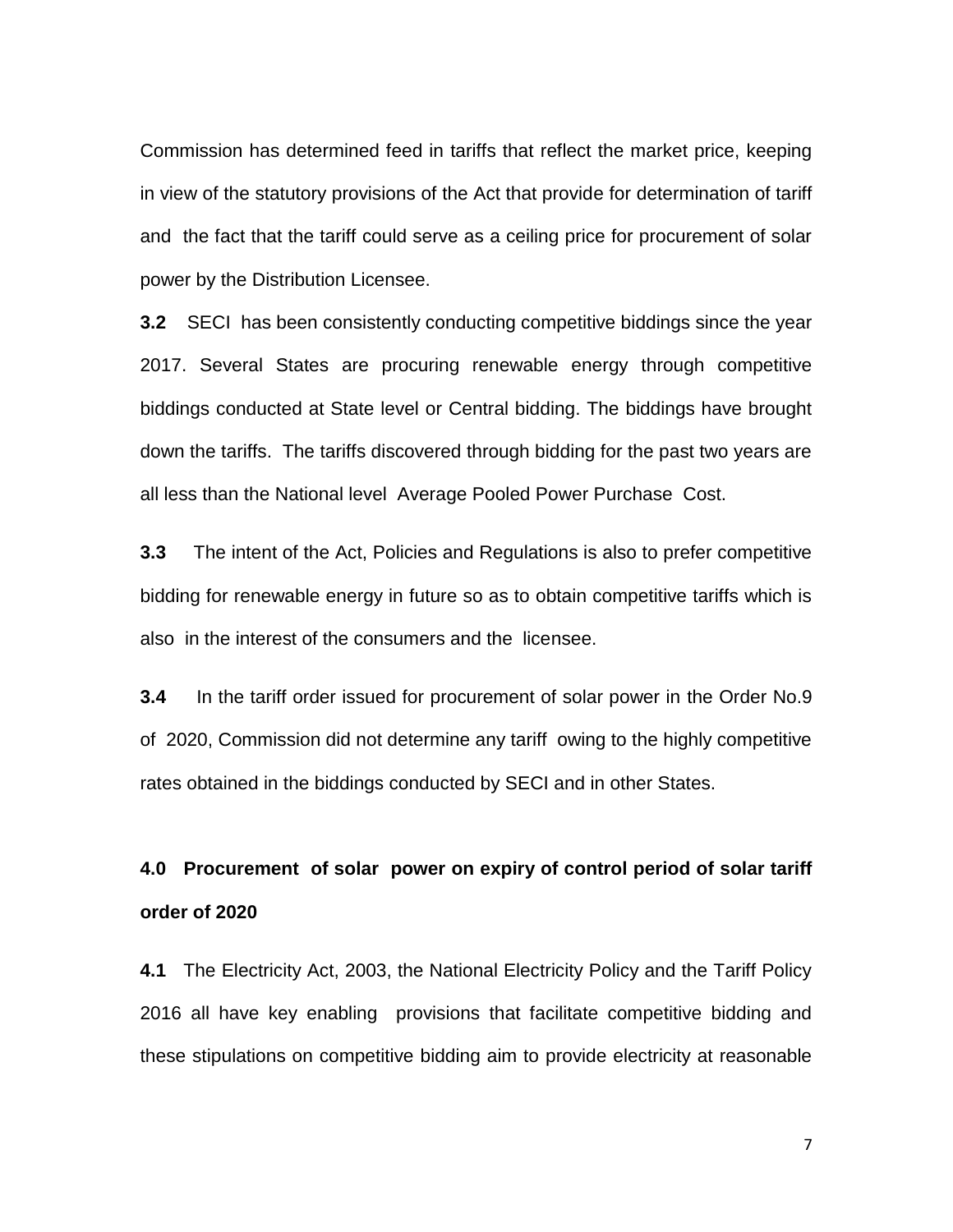and competitive rates. The Central Electricity Regulatory Commission has not determined any generic tariff for solar power since 2017.

**4.2** The Tamil Nadu Solar Energy Policy 2019 (para 8.1.1) states, "The solar energy is fed into the grid for energy sales to the distribution licensee or a third party under the open access facility or for captive consumption under open access. In the case of distribution licensees, the solar energy fed into the grid will be purchased by the distribution licensee at the prevailing solar energy tariffs as determined by the TNERC or a tariff determined by a bidding process…."

**4.3** Para 2.1 of Guidelines of tariff based competitive bidding process for Procurement of power from Grid connected Solar power projects is extracted below:

### *"2.1 Applicability of guidelines:*

*2.1.1. These Guidelines are being issued under the provisions of Section 63 of the Electricity Act, 2003 for long term procurement of electricity by the "Procurers", from grid-connected Solar PV Power Projects ('Projects') having size of 5 MW and above, through competitive bidding."*

**4.4** Competitive bidding process is a transparent process that may reduce the power procurement cost of the licensee and also take care of consumer interest due to the fact that they capture the market conditions. The project developers utilize the resources adopting advanced/efficient technology. The tariffs being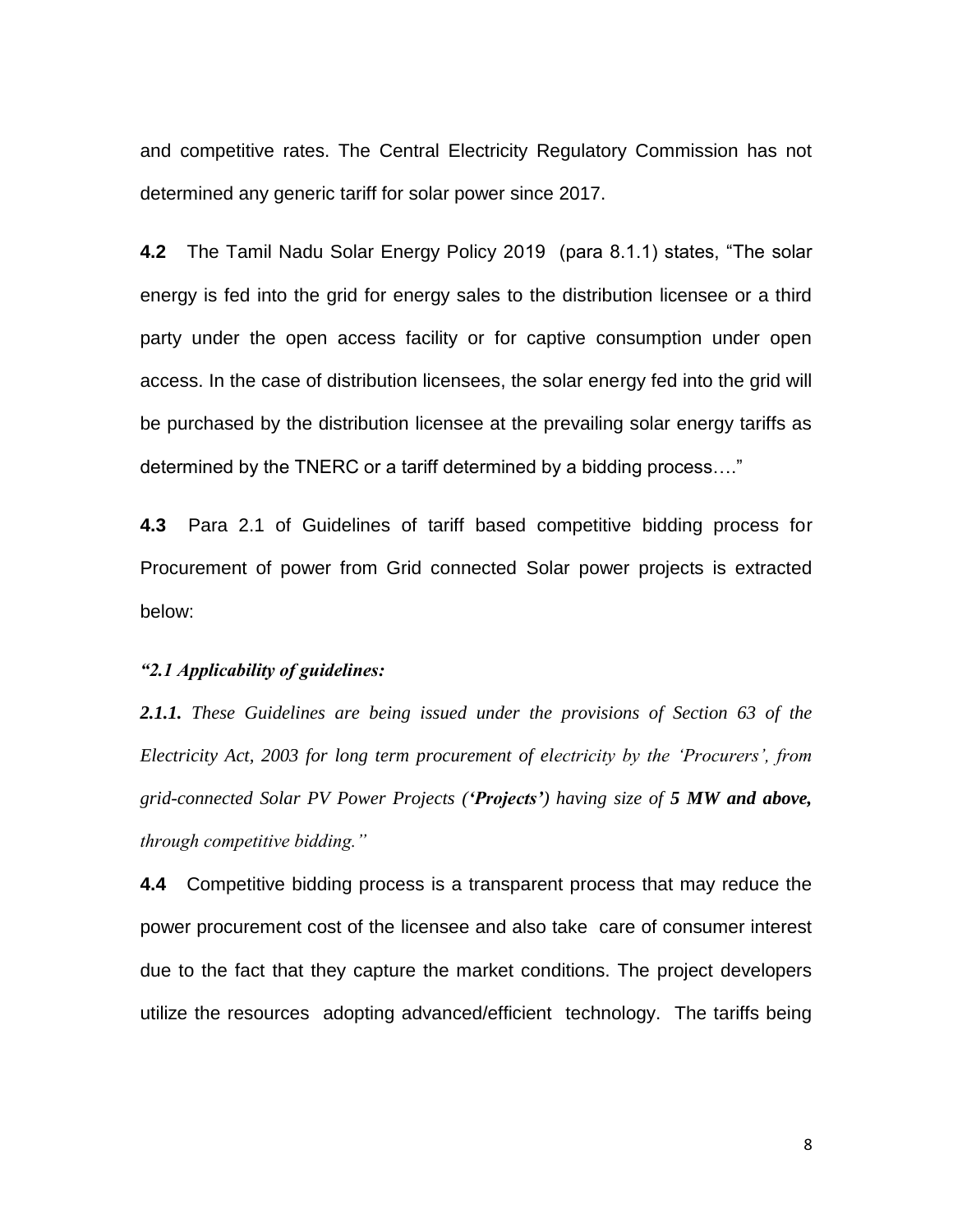discovered through competitive biddings are generally lower than the cost plus tariffs.

**4.5** In the competitive biddings that took place amidst the covid 19 pandemic, conducted by Solar Energy Corporation of India in July 2020 and November 2020, tariffs of Rs.2.36 and Rs.2 per unit have been obtained. The bidding conducted by the Gujarat Urja Vikas Nigam Ltd. for procurement of solar power in December 2020 has attracted a tariff of Rs.1.99 per unit.

**4.6** Therefore, for the next control period also this Commission proposes procurement of solar power by the Distribution Licensee through the competitive bidding route under section 63 of the Electricity Act 2003 following the bidding guidelines issued by the Central Government or procure power from the projects contracted through competitive bidding process by SECI by adopting the latest bid tariff discovered by SECI to comply with their RPO requirement. . For any deviation from the bidding guidelines, the Licensee shall obtain approval from the Commission. Where the licensee conducts the bidding, Energy Purchase Agreement, billing and payment shall be as per the terms in the bidding.

## **5.0 Other related issues for projects under captive wheeling/open access**

- 1. Open access charges Transmission and Wheeling, Line losses
- 2. Cross subsidy surcharge
- 3. Reactive power charges
- 4. Grid availability charges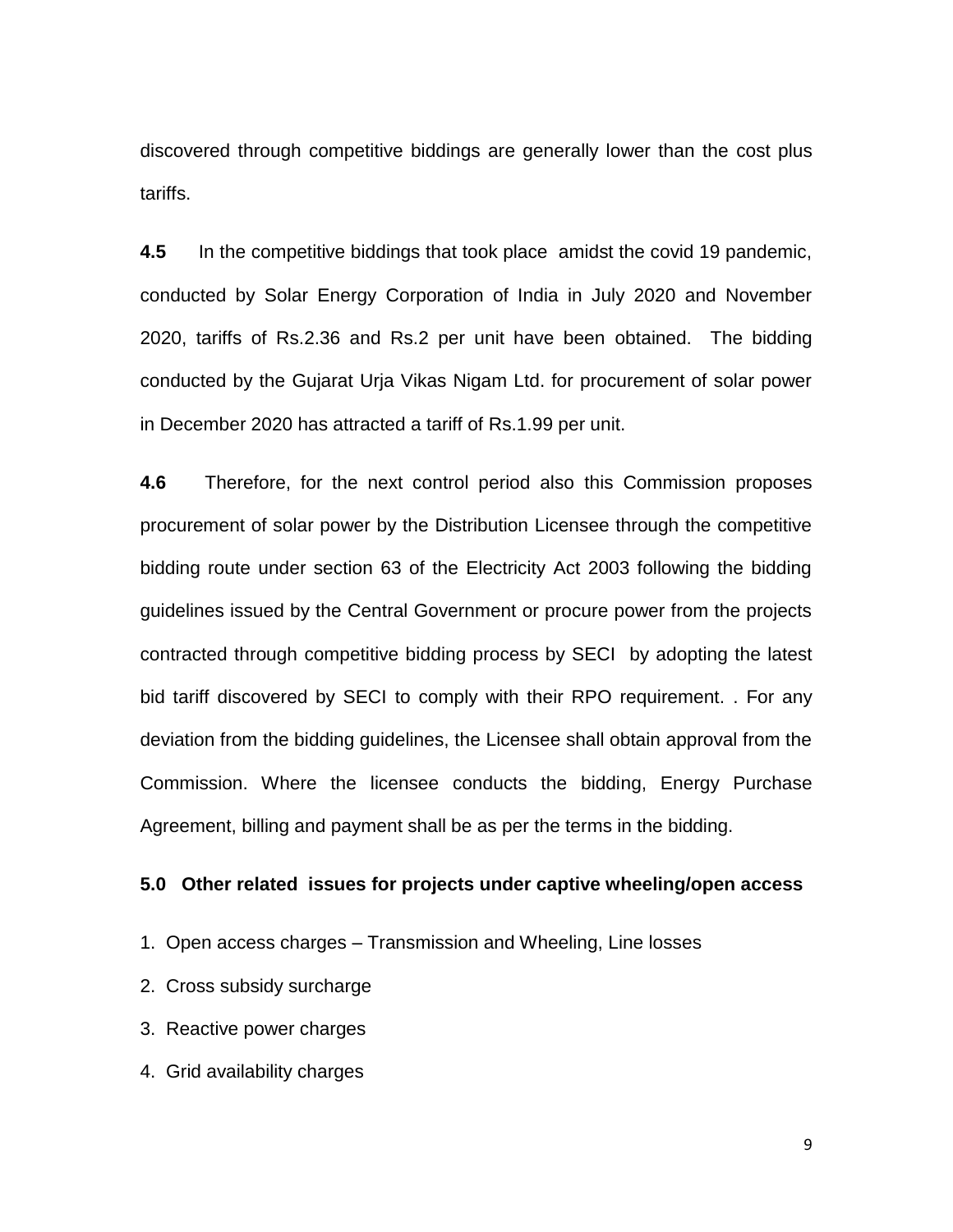- 5. Energy Accounting and Billing Procedure
- 6. Energy wheeling agreement and fees
- 7. Security Deposit
- 8. Power factor disincentive
- 9. Metering
- 10. Connectivity and evacuation of power
- 11. Harmonics
- 12. Parallel Operation charges

## **5.1 Open access charges –Transmission, Wheeling, and Line losses**

**5.1.1** Transmission, Wheeling and Scheduling & System Operation charges are generally regulated by the Commission's Tariff regulations, Open access regulations and Commission's order on open access charges issued from time to time. However, as a promotional measure, under section 86(1) (e) of the Act, the Commission in the first three tariff orders for solar power adopted 30% of the charges applicable for conventional power in each of the transmission, wheeling and scheduling and system operation charges, 40% in the order dt.28.3.2018, and in the tariff orders No.5 of 2019 dt.29.3.2019 and No.9 of 2020 dt.16.10.2020, Commission adopted 50% of that applicable for conventional power in each of the charges.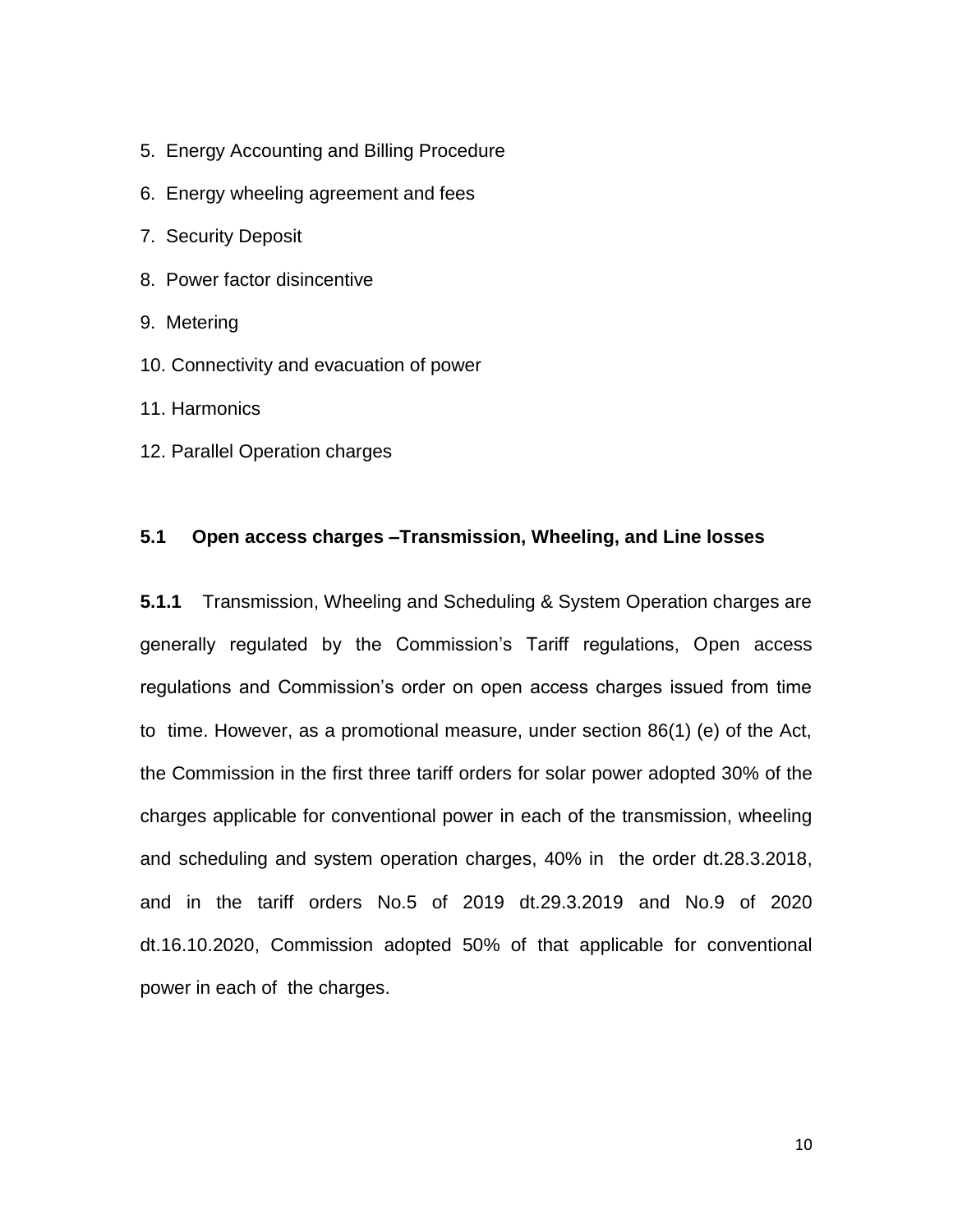**5.1.2** In the current proposal also, Commission proposes to levy 50% of the charges applicable for conventional power in each of the charges i.e transmission, wheeling charges, scheduling and system operation charges.

**5.1.3** In respect of the plants availing Renewable Energy Certificates (REC), 100% of the respective charges as specified in the relevant orders shall apply.

**5.1.4** Apart from these charges, the SPGs shall have to bear the actual line losses in kind as specified in the respective orders of the Commission and as amended from time to time.

### **5.2 Cross subsidy surcharge**

**5.2.1** The Commission in its other tariff orders related to different sources of renewable power and in the orders for solar power has increased the levy of cross subsidy surcharge fixed initially at 50% to 60% and then to 70% in the last two tariff orders issued in order No.5 of 2019 and order No.9 of 2020 to third party open access consumers. in the proposed tariff order to be issued also, Commission proposes to levy 70% of cross subsidy surcharge applicable to conventional power.

## **5.3 Reactive Power Charges**

**5.3.1** Commission proposes to adopt the reactive power charges as specified in its Order on Open Access charges issued from time to time.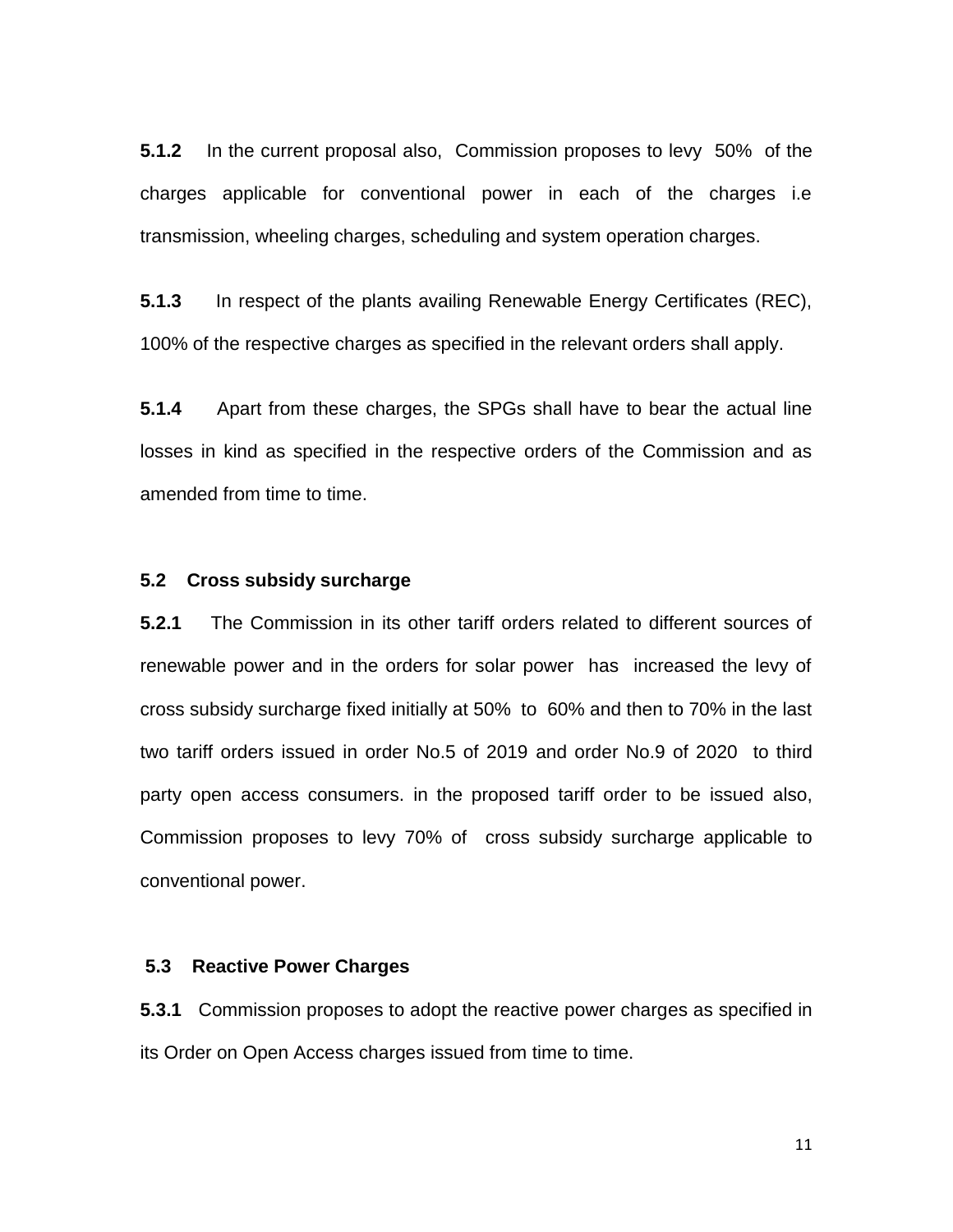### **5.4 Grid Availability Charges**

#### **5.4.1 Charges for the start-up power supplied by the distribution licensee**

**5.4.1.1** The question of start up power does not arise for Solar PV generators. Any Power drawn during the non generating period of solar power i.e beyond 7.00 AM to 6.00 PM is proposed to be charged at HT industrial tariff. Power drawn during the solar generating period of 7.00 AM to 6.00 PM in excess of generation shall also be charged at HT industrial tariff.

### **5.4.2 Stand by charges**

**5.4.2.1** If the drawal by the captive user or third party buyer exceeds generation, the energy charges and demand charges shall be regulated as per the Commission's Open Access regulation and Commission's regulations on Deviation Settlement Mechanism (DSM) and other relevant orders.

## **5.5 Energy Accounting and Billing Procedure**

**5.5.1** The energy accounting shall be regulated by the Commission's Regulations on open access, DSM and Order on open access. If a solar power generator utilizes power for captive use or if he sells it to a third party, the distribution licensee shall raise the bill at the end of the billing period for the net energy supplied.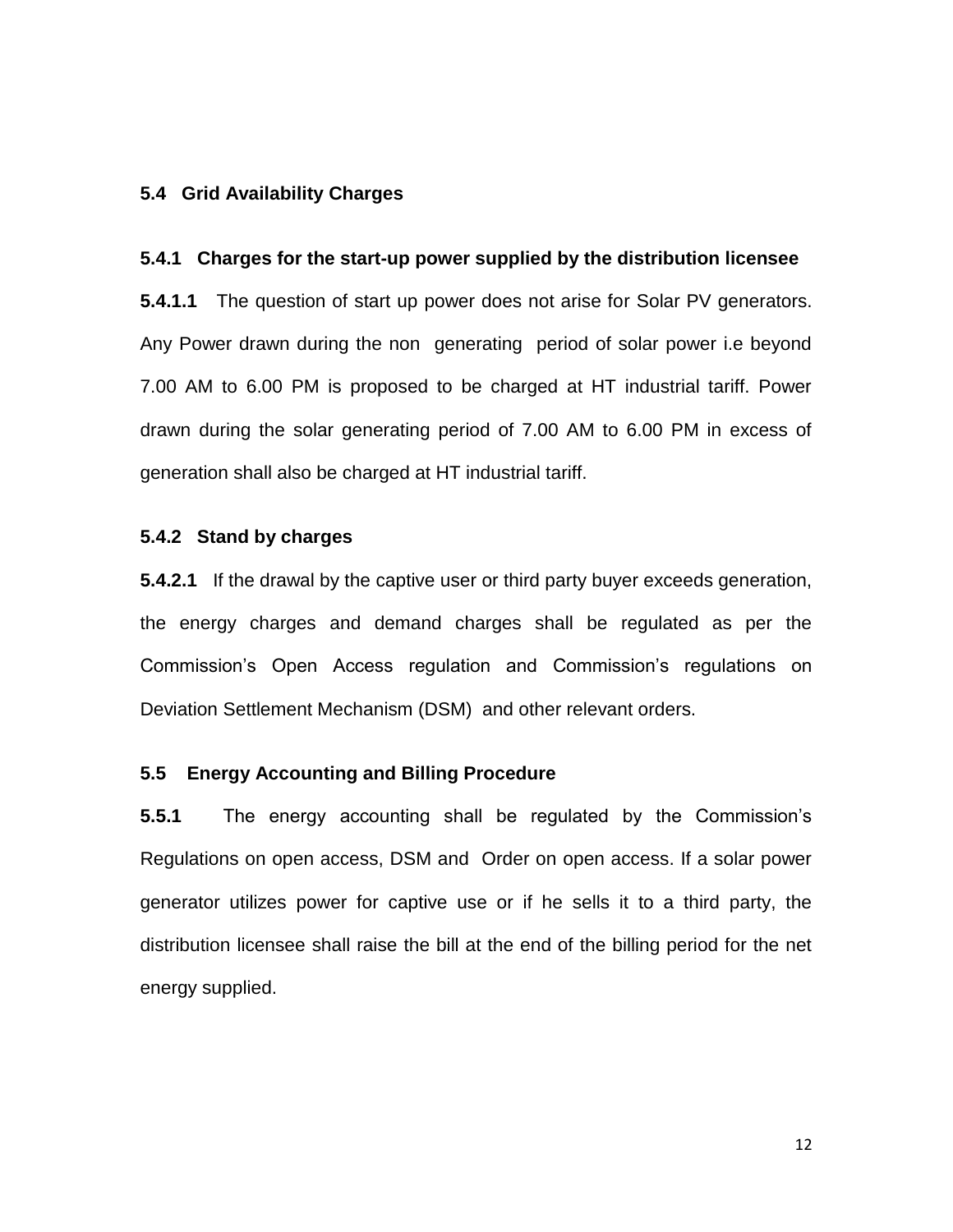**5.5.2** Commission proposes two sets of procedures for energy accounting, one for existing open access consumers and another for prospective open access consumers.

## **5.5.3 Energy accounting for existing open access consuers i.e open access consumers prior to the date of issue of the proposed order**

**5.5.3.1** Commission has notified the Regulations on Deviation Settlement Mechanism(DSM) for RE wind and Solar, and all other sources on 20.3.2019. The commercial mechanism will come into effect from a date to be notified by the Commission. Till such time the DSM is implemented in the State, if a solar power generator utilizes power for captive use or if he sells it to a third party, the distribution licensee shall raise the bill at the end of the billing period for the net energy supplied. The licensee shall record the slot wise generation and consumption during the billing period. Slot wise adjustment shall be for the billing period. Peak hour generation can be adjusted to normal hour or off peak hour consumption of the billing period and normal hour generation can be adjusted to off peak hour consumption of the billing period. Excess consumption will be charged at the tariff applicable to the consumer subject to the terms and conditions of supply.

**5.5.3.2** When DSM is implemented, the licensee shall record the time block wise generation and consumption during the billing period. Time block wise adjustment shall be made for the billing period. Excess consumption will be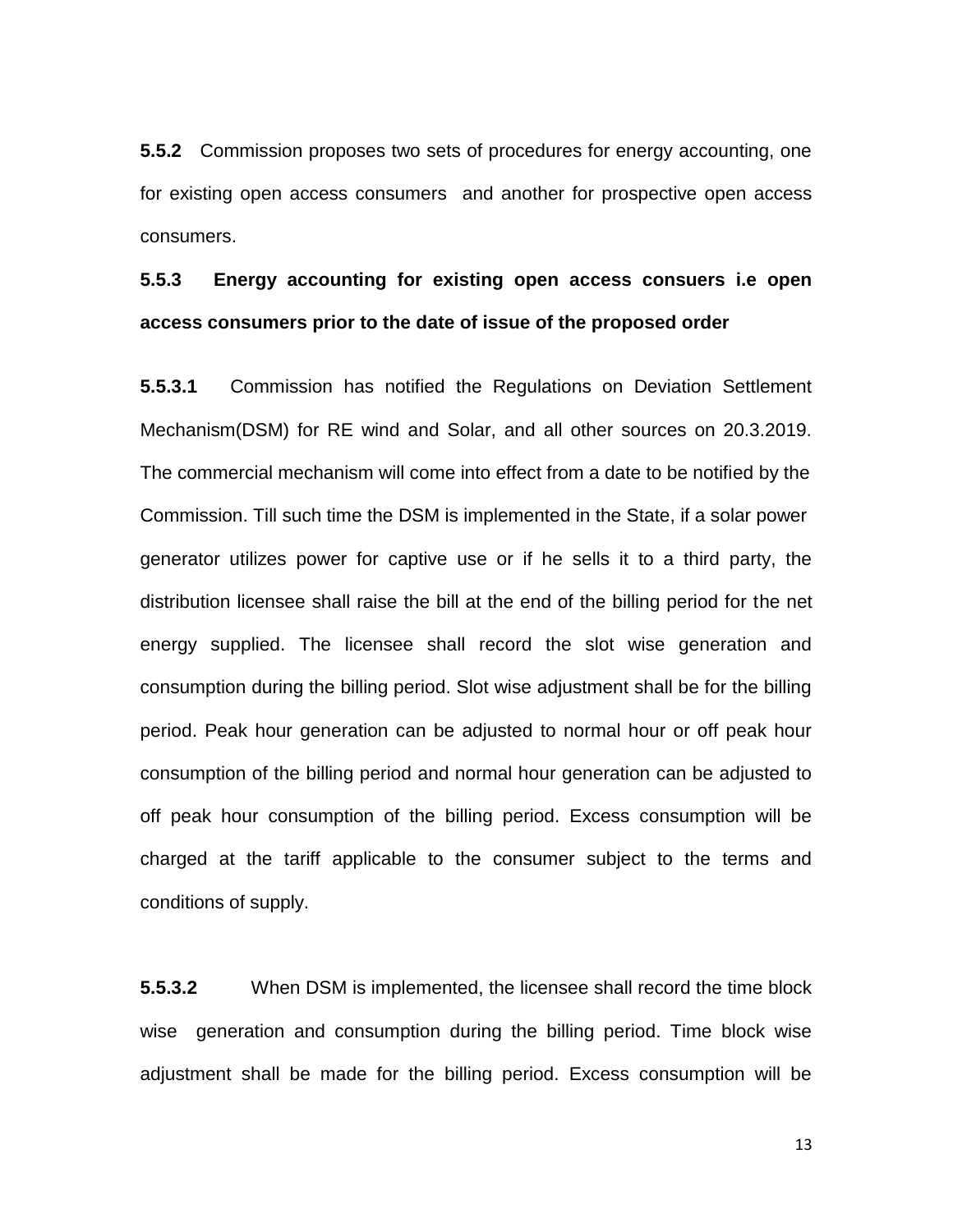charged at the tariff applicable to the consumer subject to the terms and conditions of supply.

**5.5.4 Energy accounting for prospective open access consumers i.e for consumers who apply for open access to avail solar supply from the date of issue of the proposed order.**

**5.5.4.1** GoTN has issued the Tamil Nadu Solar Energy Policy 2019. Para 8.1.1 on Solar energy gross feed-in(utility category) of Tamil Nadu Solar Energy Policy 2019 reads :

"8.1.1 …… *Utility category solar energy gross feed-in will be permitted at all voltage levels, subject to applicable wheeling and other applicable charges and conditions for various voltage levels as may be determined by TNERC. However, no wheeling facility is permitted at LT voltage level. Wheeling of energy will be permitted only, during the generation of electricity and will be adjusted slot/block to slot/block and excess energy fed into grid shall be treated as infirm power under sale to DISCOM category only. The excess energy will be paid at the rate as determined by TNERC from time to time."* 

**5.5.4.2 As per the above stated provisions of solar Policy,** Therefore, wheeling of energy for solar power for all prospective open access consumers will be permitted only during the generation of electricity and will be adjusted slot/block to slot/block for the billing period. Excess consumption will be charged at the tariff applicable to the consumer subject to the terms and conditions of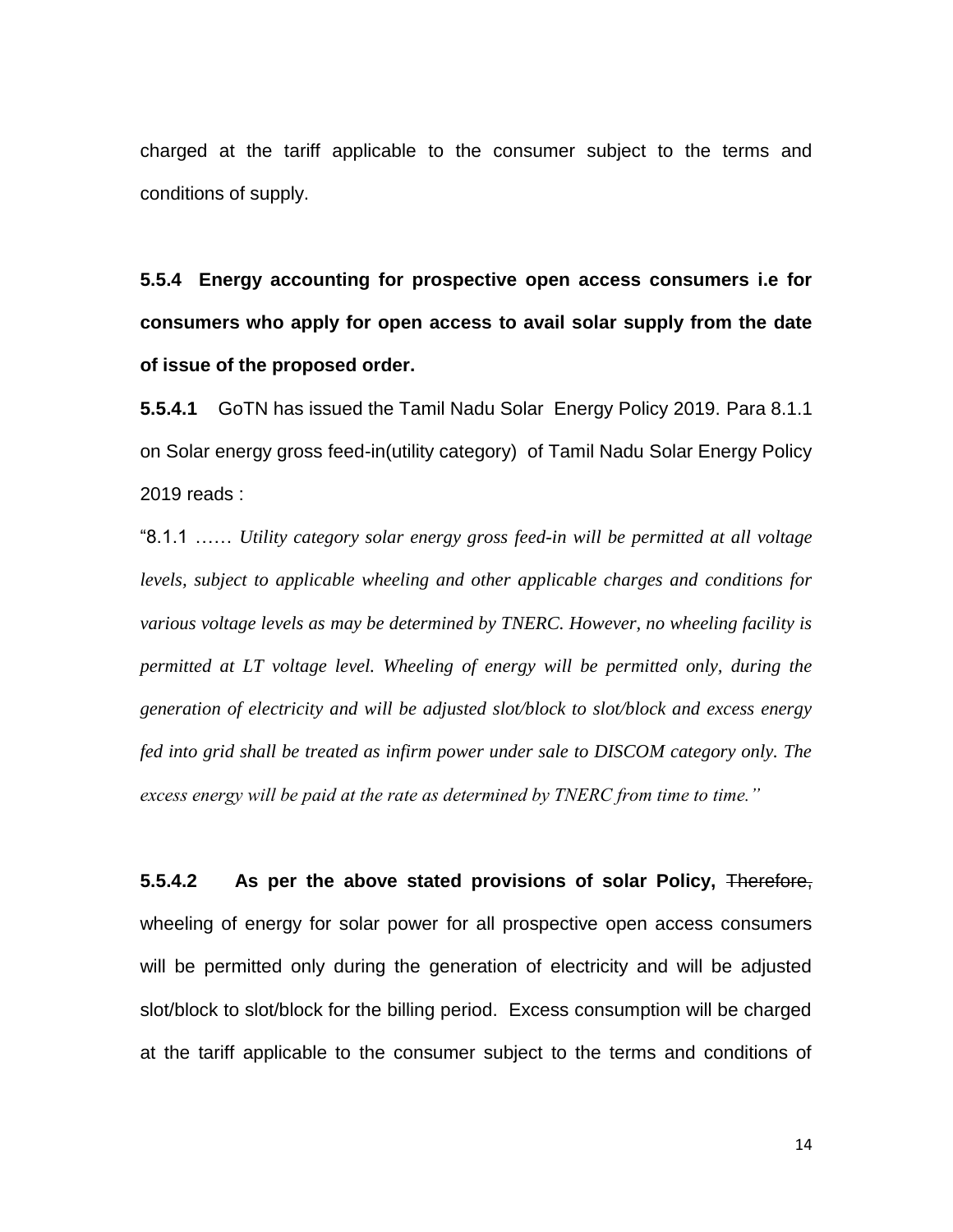supply. Commission proposes that the above energy accounting principle as per the Solar Policy will be applicable to all prospective open access consumers.

## **5.5.5 Sale of unutilized energy for existing as well as prospective open access consumers -**

**5.5.5.1** After the billing period, the excess energy generated but not consumed, may be sold at the rate of 75% of the respective solar tariff fixed by the Commission in the respective orders to the generators and where no tariff is fixed at 75% of the latest tariff discovered through competitive bidding by Distribution Licensee. When no tariff is discovered by the Distribution licensee, excess energy may be sold at 75% of latest tariff discovered in the bidding of SECI. When there are more than one tariffs discovered through competitive bidding, the average of the tariffs discovered through competitive bidding shall be considered for payment.

## **5.6 Energy Wheeling Agreement and fees**

**5.6.1** The format for Energy Wheeling Agreement, application and agreement fees, procedure and terms & conditions shall be governed by Commission's following regulations in force and as amended from time to time:

1. Tamil Nadu Electricity Regulatory Commission's Grid Connectivity and Intra State Open Access Regulations, 2014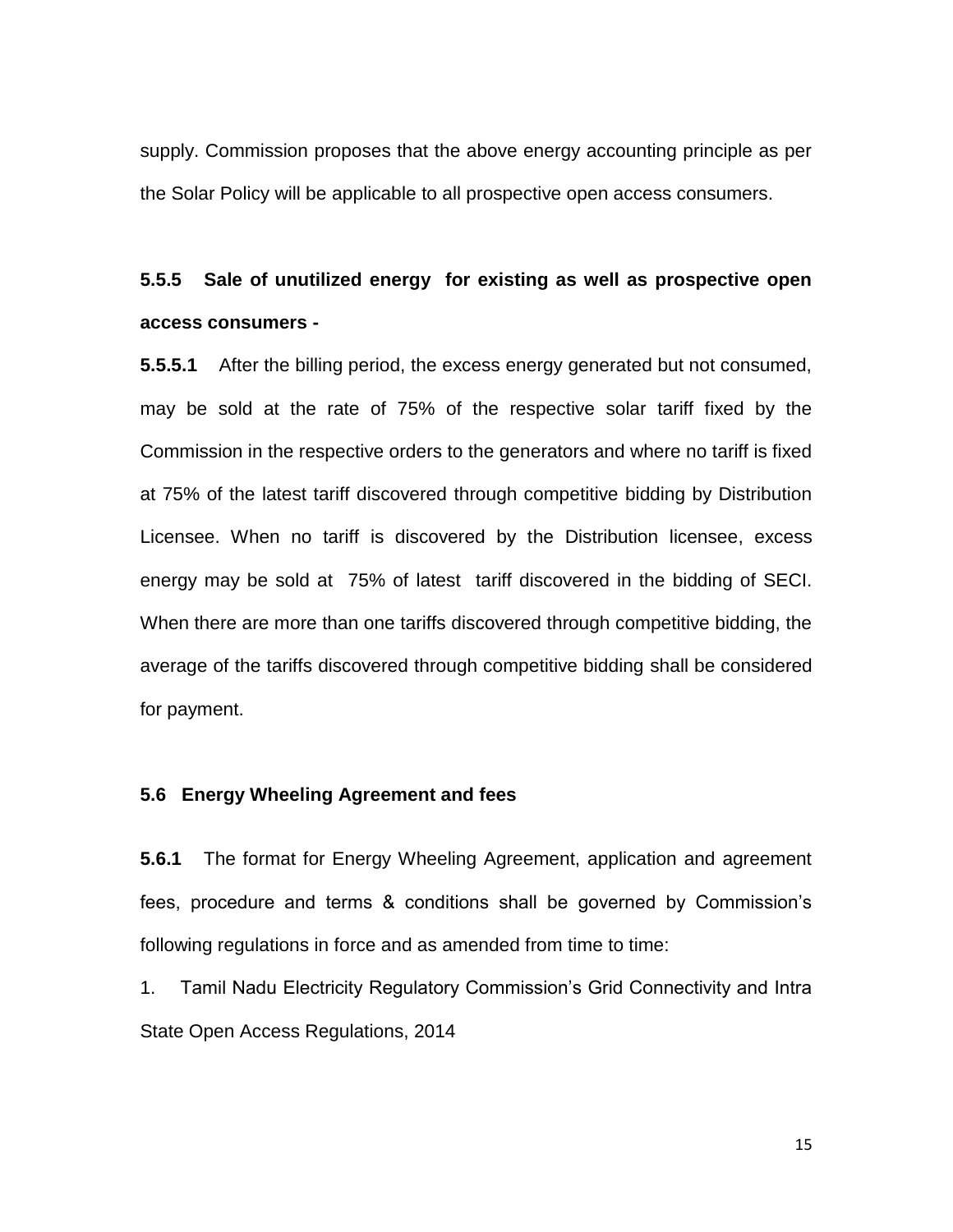2. Power Procurement from New and Renewable Sources of Energy Regulations, 2008.

### **5.7 Security deposit**

**5.7.1** As regards the security deposit to be paid by the captive /third party user, the Commission proposes to retain the present arrangements i.e. charges corresponding to two times the maximum net energy supplied by the distribution licensee in any month in the preceding financial year shall be taken as the basis for the payment of security deposit.

### **5.8 Power Factor disincentive**

**5.8.1** Power factor disincentive may be regulated for the power factor recorded in the meter at the user end as specified in the relevant regulations/orders in force.

## **5.9 Metering**

**5.9.1** The Commission proposes that metering and communication shall be in accordance with the following regulations in force and any specific orders of the Commission on metering and ABT whenever issued:

(1) Central Electricity Authority (Installation and Operation of Meters) Regulations 2006 and as amended from time to time.

(2) Tamil Nadu Electricity Distribution and Supply Codes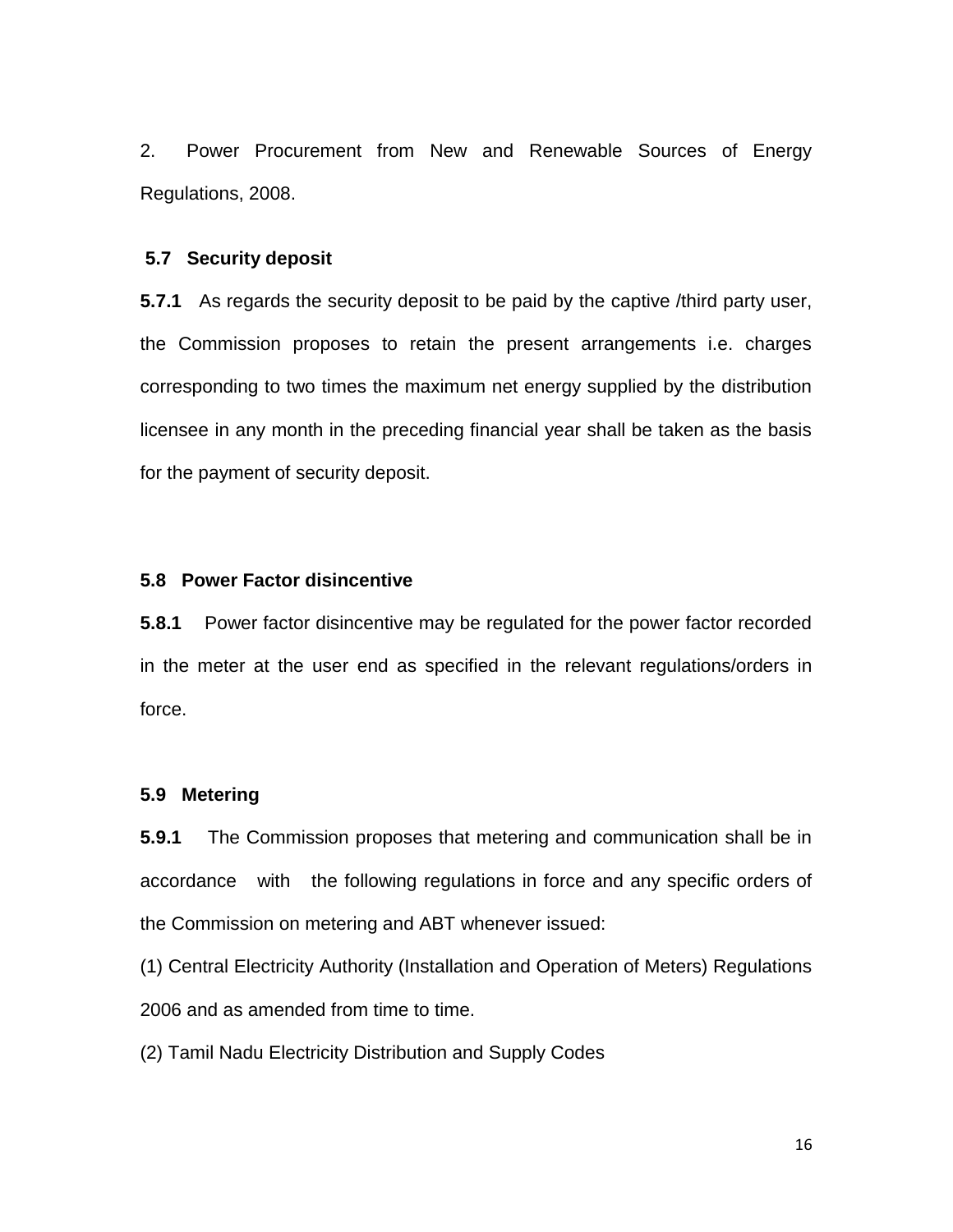### (3) Tamil Nadu Electricity Grid Code

(4) Tamil Nadu Electricity Regulatory Commission's Grid Connectivity and Intra State Open Access Regulations, 2014

### **5.10 Connectivity and Evacuation of power**

**5.10.1** The provisions contained in Central Electricity Authority (Technical Standards for Connectivity to the Grid) Regulations,2007 and Central Electricity Authority (Technical Standards for Connectivity of the Distributed Generation Resources) Regulations,2013, and its amendments shall be complied with. The connectivity and power evacuation system shall be provided as per the Act/ Codes/ Regulations/orders in force.

### **5.11 Harmonics**

**5.11.1** The SPGs shall follow the CEA (Technical Standards for Connectivity of the Distributed Generation Resources) Regulations,2013 in respect of harmonics. It is the responsibility of the generator to provide adequate filtering mechanism to limit the harmonics within the stipulated norms. It shall be done before connecting the generator to the grid and the harmonics shall be measured by the respective distribution licensee during the commissioning. If the SPGs inject the harmonics beyond the stipulated limit, they shall pay a compensation of 15% of applicable generation tariff rate to the distribution licensee in whose area the plant is located till such time it is reduced within the stipulated limit. The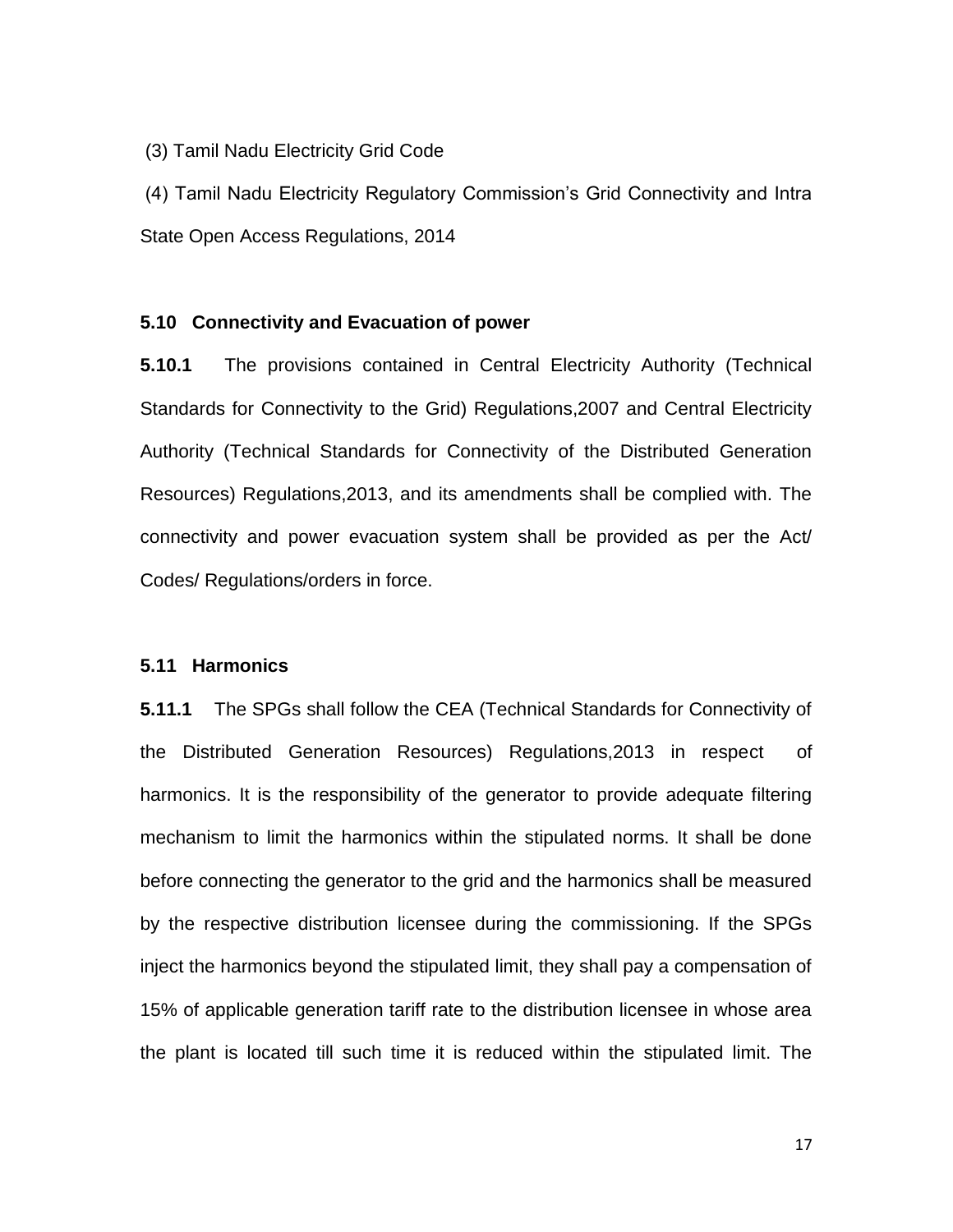distribution licensee is responsible for measurement of harmonics with standard meters and issue notices for payment of compensation charges if the harmonics is beyond the stipulated limit. A minimum of 15 days notice period shall be given for payment of compensation charges.

### **5.12 Parallel operation charges**

5.12.1 Commission in the first three tariff orders for solar power adopted 30% of the applicable parallel operation charges, and in the order of 2018, adopted 40% of the charges. In the tariff orders No.5 of 2019 dt.29.3.2019 and No.9 of 2020 dt.16.10.2020, Commission adopted 50% of applicable parallel operation charges.

**5.12.2** For the proposed order also, SPGs who opt for parallel operation with the grid shall pay 50% of applicable parallel operation charges to the distribution licensee as specified in relevant regulations/orders of the Commission.

### **6.0 Plant capacity limitations**

**6.1** The Commission in previous tariff orders for solar power have limited the purchase by the distribution licensee from solar power plants of 1 MW capacity and above. Commission proposes to adopt the same in this order also.